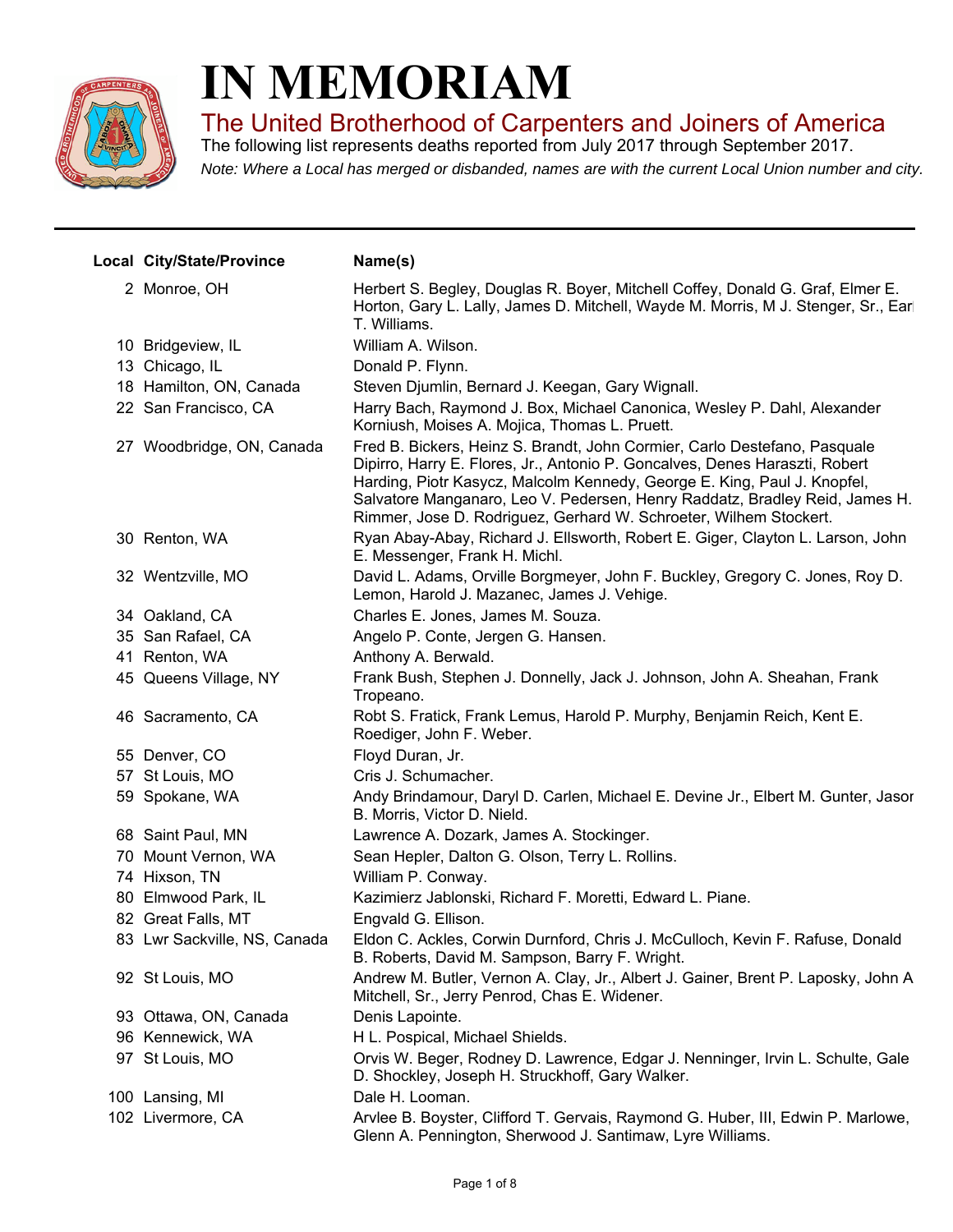|     | Local City/State/Province | Name(s)                                                                                                                                                                                                                                                                                                                                          |
|-----|---------------------------|--------------------------------------------------------------------------------------------------------------------------------------------------------------------------------------------------------------------------------------------------------------------------------------------------------------------------------------------------|
|     | 106 Des Moines, IA        | Paul E. Bindel, Rick L. Dakovich, Milford D. Garland, William G. Gray, Justin C.<br>Little.                                                                                                                                                                                                                                                      |
|     | 129 Lacey, WA             | Harry A. Lindbo, Edmund J. Lorenz, Chas G. Mcallister, William G. Simpson.                                                                                                                                                                                                                                                                       |
|     | 133 Terre Haute, IN       | John R. Datzman.                                                                                                                                                                                                                                                                                                                                 |
|     | 136 Monroe, OH            | Charles R. Couch, John W. Masteller, Carl Robbins.                                                                                                                                                                                                                                                                                               |
|     | 146 Oregon City, OR       | Alban Hoxha.                                                                                                                                                                                                                                                                                                                                     |
|     | 150 Camarillo, CA         | Leroy H. Barden, John B. Battagin, Frank Buso, Gene Carper, Willie Chester,<br>Jack H. Frobisher, Bobby O. Green, Gustav F. Grosch, Frederick R. Hall, Frank<br>Hayward, F E. Hovley, Gary D. Jensen, Gerald R. Jones, Lloyd A. Knauss,<br>Edward N. Lunde, S.M. Northenscold, Matt C. Shipley, Norman E. Sorg, Jan<br>VanEYCK, Carl Wright, Jr. |
|     | 152 Martinez, CA          | Nathan G. Banks, H Z. Cunningham, Howard F. Davis, Richard M. Davis,<br>Anthony F. Ferrante, Carl O. Ford, Johnie W. Hale, Edwin Horst, Glenn E.<br>McDonald, James Nichols, Carroll G. Ott, Jack Pagano, Wilbur E. Peet, Jr.,<br>Michael L. Shelton, Chas H. Sherwood, Alvin E. Sibell, Kevin D. Watson, Paul D.<br>Webb.                       |
|     | 157 New York, NY          | Richard Colon, Giovanni Pignalosa.                                                                                                                                                                                                                                                                                                               |
|     | 158 Philadelphia, PA      | Harry Beale, Jr., Jos J. Cavaliere, Richard J. Choate, Thos P. Dawson, Charles<br>S. Fuller, R C. Odriscoll, Jr., Thomas J. Rivell, Leonard Schaff, George Sota,<br>Leonard E. Todd, Robert S. Welker, III.                                                                                                                                      |
|     | 161 Kenosha, WI           | Kenneth P. Clausen.                                                                                                                                                                                                                                                                                                                              |
|     | 164 Havertown, PA         | Harry W. Brennan, Bruce C. Cunningham, John A. Wisniewski, Thomas K. Wolf.                                                                                                                                                                                                                                                                       |
|     | 167 Allentown, PA         | William R. Boyko, David M. Constabel, Harold H. Defrain, Jr., Phillip L. Downs,<br>Robert J. Jones, Paul Kobi, Nelson Pellicciotti, Barry K. Reid.                                                                                                                                                                                               |
|     | 171 Youngstown, OH        | George R. Anderson, Wm R. Lawrence.                                                                                                                                                                                                                                                                                                              |
|     | 173 New Castle, DE        | Blair Hercus, Thomas A. Kolakowski, Charles E. Scull, Edward L. Swierczewski,<br>Alexander R. Walker, James L. Wilson, Dewitt R. Wolfe.                                                                                                                                                                                                          |
|     | 174 Joliet, IL            | Timothy J. Keane, Jr.                                                                                                                                                                                                                                                                                                                            |
|     | 175 Louisville, KY        | Eric B. Davis, Richard L. Faulkenburg, Charles R. Kimes, Lester O. Lawson, Jr.,<br>James D. Miniard, Timothy P. Redman, Harry M. Stricker, Jerry B. Tinnell.                                                                                                                                                                                     |
|     | 177 Baltimore, MD         | Otho V. Baker, Norman M. Haley, Arthur N. Howard, Charles R. Hudson, John J.<br>Iglehart, Robt P. Montgomery, Kenneth L. Wade.                                                                                                                                                                                                                   |
|     | 180 Vallejo, CA           | Chiaki Yasuda.                                                                                                                                                                                                                                                                                                                                   |
|     | 181 Elmwood Park, IL      | Joseph Schmetzko.                                                                                                                                                                                                                                                                                                                                |
|     | 184 West Jordan, UT       | Michael F. Ferman, Ronald Jorgensen, Max B. Reece, John E. Underwood.                                                                                                                                                                                                                                                                            |
|     | 186 Steubenville, OH      | Albert D. Keeder, Jack E. Mumaw, William E. White, Ronald G. Work.                                                                                                                                                                                                                                                                               |
|     | 195 Ottawa, IL            | William C. Banks, Nicholas B. Liesse.                                                                                                                                                                                                                                                                                                            |
|     | 197 Upper Marlboro, MD    | James F. Brady, Grayson R. Carey, Robert D. Hickman, Joseph T. Obrien.                                                                                                                                                                                                                                                                           |
|     | 200 Columbus, OH          | John M. Adams, Jr., John G. Ball, C E. Bloomfield, Wayne E. Frash, Donald A.<br>Ratliff, Dragan Vukovich.                                                                                                                                                                                                                                        |
|     | 202 Grayling, MI          | Harry J. Burroughs, Richard A. Kraxner.                                                                                                                                                                                                                                                                                                          |
|     | 209 Sylmar, CA            | Donald E. Bucknell, Paul P. Moreno, Ignacio M. Perez, Dominic Romeo.                                                                                                                                                                                                                                                                             |
|     | 212 New York, NY          | Jorge R. Bonilla.                                                                                                                                                                                                                                                                                                                                |
|     | 216 Fort Smith, AR        | James C. Finley, Johnny D. Ragsdale.                                                                                                                                                                                                                                                                                                             |
|     | 217 Foster City, CA       | George F. Babkirk, Joseph A. Calderon, William J. Debell, Theo J. Sheehan,<br>Joseph A. Whiteley.                                                                                                                                                                                                                                                |
|     | 219 Wilmington, DE        | Richard A. Beattie, Jeffrey A. Fretchel.                                                                                                                                                                                                                                                                                                         |
|     | 224 Newburgh, IN          | George A. Hagan, James R. Klipsch, Peter N. Williams.                                                                                                                                                                                                                                                                                            |
|     | 232 Fort Wayne, IN        | Franklin C. Crosby, Bryce E. Eiler.                                                                                                                                                                                                                                                                                                              |
| 237 | East Peoria, IL           | William E. Compton, Tony C. Reeves, Roy E. Shaw, Val D. Wheeler.                                                                                                                                                                                                                                                                                 |
|     | 249 Kingston, ON, Canada  | Peter Backs.                                                                                                                                                                                                                                                                                                                                     |
|     | 250 Des Plaines, IL       | Steven E. Conrad, John N. DuPlessis, Joseph W. Londberg.                                                                                                                                                                                                                                                                                         |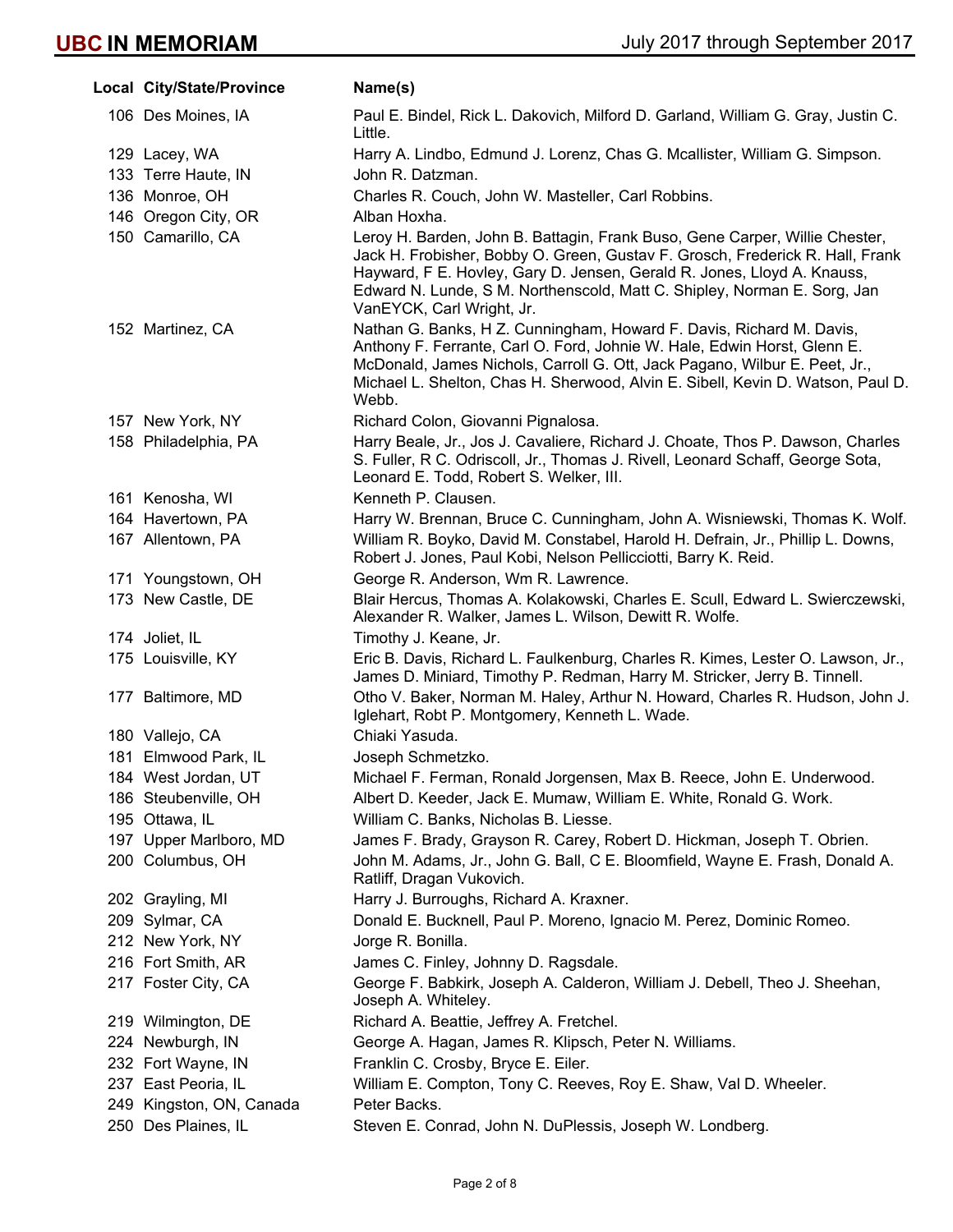| Local City/State/Province | Name(s)                                                                                                                                                                                                                                                                                                                                            |
|---------------------------|----------------------------------------------------------------------------------------------------------------------------------------------------------------------------------------------------------------------------------------------------------------------------------------------------------------------------------------------------|
| 251 Edison, NJ            | Kenneth G. Brandt, David J. Janowski, Zachariah R. Reamer, Karl Seiberling,<br>Sam J. Vetrano, Edward A. Weed.                                                                                                                                                                                                                                     |
| 252 Edison, NJ            | Peter Lentini, Cornelius P. Moser, John G. Vogt.                                                                                                                                                                                                                                                                                                   |
| 253 Hackensack, NJ        | Anthony M. Amoroso, Joseph A. Bowers, William J. Buttino, John J. Fitzpatrick,<br>Thomas Howes, Joseph W. Kuprel, Thomas Larocca, Robert F. Long, Sr., Daniel<br>C. Rice.                                                                                                                                                                          |
| 254 Edison, NJ            | Harry K. Burd, Jr., Lewis D. Emens, III, Robert K. Gregoire Jr, Vincent Grossi,<br>Edward J. Heindel, Oskar M. Kasper, Frederick J. Milens, Andrew Philpot,<br>Howard Plant, Ronald W. Reister, Jr., Frederick G. Tobin, Jr., Fred J.<br>Vandenbroek, Robert J. Vigilante.                                                                         |
| 255 Hammonton, NJ         | James H. Mooney, Daniel J. Prosser, William F. Vaino, Sr., Rudolph Wulderk.                                                                                                                                                                                                                                                                        |
| 264 Pewaukee, WI          | Duane Calton, Merlin Graff, Robert W. Logemann, Leland Stach.                                                                                                                                                                                                                                                                                      |
| 270 Springfield, IL       | Timothy E. Nicholls.                                                                                                                                                                                                                                                                                                                               |
| 271 Eugene, OR            | Jerimy T. Habeger, Raymond Horton, Dale E. Lawyer, Dennis A. Thompson.                                                                                                                                                                                                                                                                             |
| 272 Chicago Heights, IL   | Roy L. Murphy.                                                                                                                                                                                                                                                                                                                                     |
| 276 Cheektowaga, NY       | Richard Ambuske, Ralph H. Arnold, Henry L. Bartz, David D. Clauson, William E.<br>Click, James A. Hanley, James S. Keller, Paul C. Kostrzebski, Frank P. Press,<br>Jr., Robert A. Setlock.                                                                                                                                                         |
| 277 Binghamton, NY        | Carl Baum, Jr., Jack A. Bogart, John L. Cavellier, David L. Chrysler, Merwin I.<br>Cowles, John W. Glick, George E. Keyser, John T. Kubis, William Lagodich,<br>Robert Marshall, Jr., James W. Meyers, Jr., Pasquale Musolino, James W. Peart,<br>Lewis E. Pierce, Edward D. Salisbury, Anthony J. Spetrino, Donald Williams, Johr<br>W. Wood, Sr. |
| 279 Hopewell Junction, NY | Michael J. Barone, Benjamin Capua, Michael J. Cardillo, Mario A. Celio, Kiprian<br>Chanov, Dominick Fanelli, Joseph Giustino, Joseph C. Heimink, Stefan Kovacs,<br>Jr., Michael P. Leigh, Nicholas Minisci, Richard M. Stickles, Clarence Suydam.                                                                                                  |
| 285 Akron, OH             | Paul A. Halter, Clifford T. Krantz.                                                                                                                                                                                                                                                                                                                |
| 290 Hauppauge, NY         | Gregor Beyer, Warren A. Bibow, Donald G. Cameron, Jaclyn E. Chain, Richard<br>D. Edwards, Raymond Filaski, Paul R. Folckemer, Bruce J. Laravuso, Benjamin<br>M. Mauro, Cyril E. Shilling, Woody W. Theurer, Jr.                                                                                                                                    |
| 291 Albany, NY            | Steven J. Brightly, Harold B. Perkins, Bruce L. Sposato.                                                                                                                                                                                                                                                                                           |
| 301 Indianapolis, IN      | Richard W. McIlvaine, James L. Reid.                                                                                                                                                                                                                                                                                                               |
| 308 Cedar Rapids, IA      | Charles W. Akers.                                                                                                                                                                                                                                                                                                                                  |
| 311 Joplin, MO            | Harold G. Walter.                                                                                                                                                                                                                                                                                                                                  |
| 314 Madison, WI           | Donald G. Faust, Troy E. Lange, William L. Meyer, James L. Richardson, H J.<br>Strassman.                                                                                                                                                                                                                                                          |
| 315 Kansas City, MO       | Bobby Anderson, Sr., Harold F. Bliss, Samuel F. Crawford, Alvin G. Flippin, David<br>D. Heath, Lennie E. Newkirk, James N. Romstad, George W. Saling, James L.<br>Shearer, Lyle M. Shepard, Vernon N. West.                                                                                                                                        |
| 318 Pelham, AL            | Uel H. Freeman, Earl R. Marshall, Austin D. McCary, Grover C. Powell.                                                                                                                                                                                                                                                                              |
| 322 Saint Paul, MN        | Chester I. Anderson, John B. Brostrom, Richard A. Gray, Ronald C. Haataja,<br>Donald H. Haugsness, John R. Hertaus, James C. Hokanson, David B. Linner,<br>Ronald C. Moore, Sr., Alvin C. Novak, Virgil L. Qualle, Douglas J. Vasseur,<br>Reeve O. Webster.                                                                                        |
| 326 Yalesville, CT        | Lawrence L. Arpin, Jr., Thomas Brookes, Anthony C. Conetta, Joseph E.<br>Duperre, Joseph A. Festa, Louis Godreau, Patrick J. Golden, Michael Hoden,<br>Namen Nassif, Joseph Pitingoro, William E. Poleshuk, Gilles Raboin, Neville<br>Redway, David P. Saldibar, Van L. Simpson, Kenneth F. Stevens, Joseph A.<br>Valiante, Donald J. Voss.        |
| 327 Dorchester, MA        | Stephen G. Boyd, Edward F. Hanlon, Edward G. Jenkins, James E. Johnson,<br>Ernest F. Landry, Joseph G. McLellan, William Olenio, Rene Robert, Ronald H.<br>Ryan.                                                                                                                                                                                   |
| 328 Cambridge, MA         | Antone J. Fonseca, Andre J. Lacasse, Daniel Vieira, John P. Whalen.                                                                                                                                                                                                                                                                                |
| 330 Warwick, RI           | Clifton E. Briggs, Gilles J. Collins, Norman Cote, Reginald S. Downing, Robert L.                                                                                                                                                                                                                                                                  |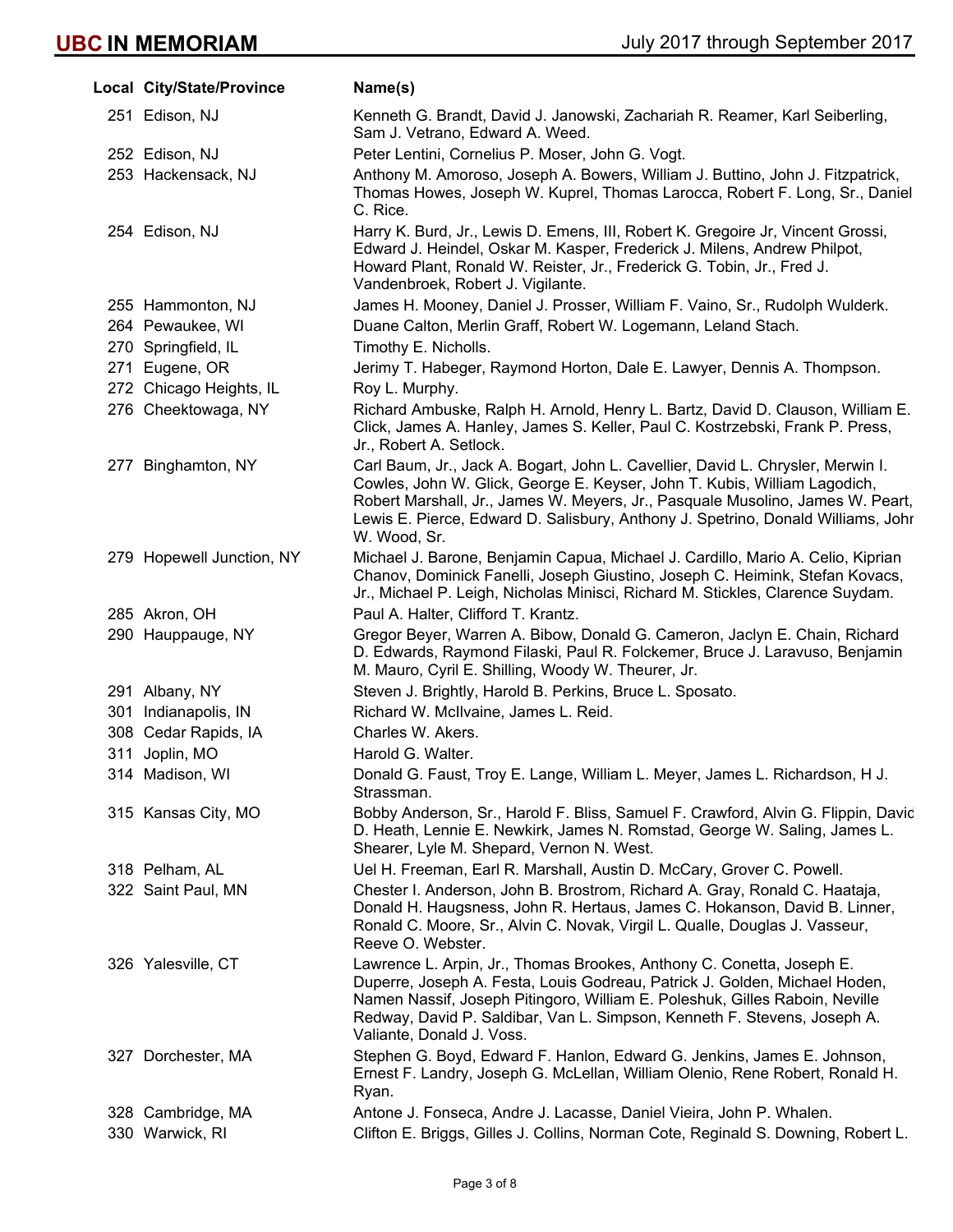|     | Local City/State/Province | Name(s)                                                                                                                                                                                                    |
|-----|---------------------------|------------------------------------------------------------------------------------------------------------------------------------------------------------------------------------------------------------|
|     |                           | Hamel, Vincent Parente, Fernand J. Paul, Paul R. Rioles, Charles W. Steere,<br>Benedetto A. Volpe, Walde M. Wiitala.                                                                                       |
|     | 336 Worcester, MA         | John R. Asplund, Ernest J. Besner, Sean M. Dwyer, David L. Kiernan, Robert J.<br>Morrison, Eugene H. Vadnais.                                                                                              |
|     | 339 Wilmington, MA        | Bernard L. Guilford, Jr., Francis S. Moran.                                                                                                                                                                |
|     | 343 Winnipeg, MB, Canada  | Dale Birch.                                                                                                                                                                                                |
|     | 344 Pewaukee, WI          | Raphael M. Leary, Elroy W. Liesener, Donald R. Ostrowski, Bruce D. Otterson.                                                                                                                               |
|     | 345 Cordova, TN           | Cody D. Young.                                                                                                                                                                                             |
|     | 346 Randolph, MA          | Eugene J. Cerqua, Mark A. Costello, Kenneth R. Gildersleeve.                                                                                                                                               |
|     | 349 Portland, ME          | William H. Gerke, Enoil A. Pelletier, Walter N. Poulin, Charles Proctor, Jr.,<br>Russell P. Saucier.                                                                                                       |
|     | 351 Rossford, OH          | Richard P. Cater, Harold J. Dreher, Christopher M. Merrill, Michael D.<br>Odorzynski, Michael J. Snyder.                                                                                                   |
|     | 356 Marietta, OH          | Terry L. Pierce.                                                                                                                                                                                           |
|     | 361 Hermantown, MN        | Doug R. Bystedt, Walter W. Thompson.                                                                                                                                                                       |
|     | 372 Lima, OH              | Theodore V. Kennedy.                                                                                                                                                                                       |
|     | 397 Port Hope, ON, Canada | Todd Gardiner, Maurice J. Kirktown, Frank Nicholson, Michael Okane.                                                                                                                                        |
|     | 405 San Jose, CA          | Allan D. Andersen, Santos C. Fuentes, Steve G. Lewis, Michael T. Lopez, Martin<br>J. Reichert, Anthony Ronchi, Plamenko Sijanic.                                                                           |
|     | 407 Albuquerque, NM       | Thomas Funston, Sr., Valerio Gallegos, Eloy G. Romero.                                                                                                                                                     |
|     | 409 Los Angeles, CA       | Harold R. Haugen, Richard E. Miller.                                                                                                                                                                       |
|     | 413 South Bend, IN        | Warren L. Bradley, Jerry Davis, Edward W. Ewing, George R. Haas, Raymond T.<br>Irby, James R. Malcom, David D. McCallum, Roy C. Mumford, David L. Novitske,<br>John L. Schroeder, Jr.                      |
|     | 420 Sheakleyville, PA     | Edward J. Burns, Kenneth E. Forsythe.                                                                                                                                                                      |
|     | 423 Duncansville, PA      | Harold F. Bowers, Thomas J. Krull, Mark K. Lewis, Joseph Monger, Raymond B.<br>Oncea, James H. Schumann, James D. Telenko.                                                                                 |
|     | 427 Papillion, NE         | Frank R. Berg, Joseph Daneff.                                                                                                                                                                              |
|     | 429 Arlington, TX         | Louie D. Halcombe, John E. Hickey, Jr.                                                                                                                                                                     |
|     | 431 Lebanon, PA           | Samuel L. Hepner, Joseph A. Kutskiel, Henry H. Miller, James L. Reed, Howard<br>D. Sandri, Fred R. Spotts, William H. Thompson.                                                                            |
|     | 432 Pittsburgh, PA        | Robert R. Bickford, Judson F. Bryner, Bert L. Heyz, Jr., Wilbur C. Holt, Richard<br>W. Kusar, Paul E. Meehan, Edward C. Razorsek, John A. Salvi, Colton P.<br>Slayback, Frank A. Taucher, Gerald Tortella. |
|     | 434 Chicago Heights, IL   | Robert M. Howard.                                                                                                                                                                                          |
|     | 435 Cleveland, OH         | Andrew C. Beebe, John F. Kramer, Louis R. Papesh, Joseph F. Rogers.                                                                                                                                        |
|     | 436 Bridgeport, WV        | John M. Billings.                                                                                                                                                                                          |
|     | 437 Portsmouth, OH        | William R. Crabtree, Zane A. Murray, Jimmie O. Nelson, Ricky A. Smith.                                                                                                                                     |
| 441 | Pittsburgh, PA            | Roderick H. Payne, Robert A. Stein.                                                                                                                                                                        |
|     | 443 Pittsburgh, PA        | Robert S. Auman, W R. Bishop, James S. Dewitt, Stephan Fuchs, Thomas R.<br>Knight, Charles M. Palmateer, Roland D. Patrick.                                                                                |
|     | 445 Scranton, PA          | William Kozey, Jr., Frank T. Summa.                                                                                                                                                                        |
|     | 464 Mankato, MN           | Bernard J. Sweet.                                                                                                                                                                                          |
|     | 472 Grayson, KY           | Drew Evans, Donald G. Mulkey, Ivory A. Wicker.                                                                                                                                                             |
| 491 | Baltimore, MD             | James R. Wellman.                                                                                                                                                                                          |
|     | 494 Tecumseh, ON, Canada  | Theo Boudreau, Luigi Delorenzo.                                                                                                                                                                            |
|     | 505 Aptos, CA             | Ford N. Carlberg, John A. Garcia.                                                                                                                                                                          |
|     | 515 Colorado Springs, CO  | Anthony A. Zupan.                                                                                                                                                                                          |
|     | 525 Kalamazoo, MI         | Leo W. Cummins, Wm W. Dawson, Jr., Clinton W. Evett.                                                                                                                                                       |
|     | 547 San Diego, CA         | Ronald A. Mackey.                                                                                                                                                                                          |
|     | 548 St. Paul, MN          | Kenneth R. Bosshardt, John Lidberg, Wilmar R. Shequen.                                                                                                                                                     |
|     | 551 Pasadena, TX          | Bill Hayden, Carl W. Jackson, Robert A. Marion, Fred D. Shelby.                                                                                                                                            |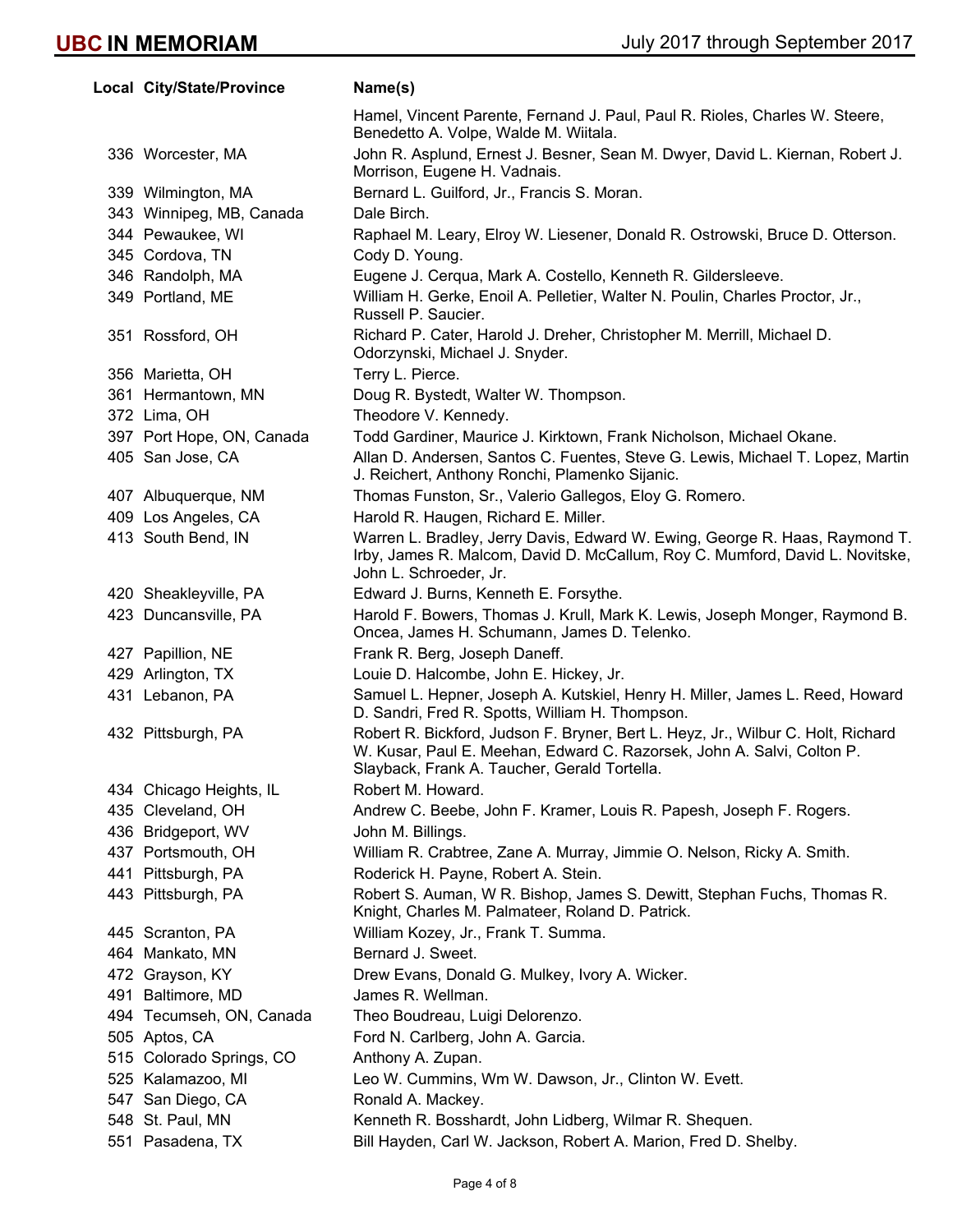| Local City/State/Province  | Name(s)                                                                                                                                                                                                                                                                                                                                                                                                                                                           |
|----------------------------|-------------------------------------------------------------------------------------------------------------------------------------------------------------------------------------------------------------------------------------------------------------------------------------------------------------------------------------------------------------------------------------------------------------------------------------------------------------------|
| 558 Lisle, IL              | Joseph A. Adams.                                                                                                                                                                                                                                                                                                                                                                                                                                                  |
| 579 Paradise, NL, Canada   | Stephen Nichol, Stephen R. Offrey, Grant A. Sheppard, John E. Swain.                                                                                                                                                                                                                                                                                                                                                                                              |
| 587 Sioux Falls, SD        | Mike H. Rifen.                                                                                                                                                                                                                                                                                                                                                                                                                                                    |
| 599 Hammond, IN            | Richard L. Carnett, Eugene D. Hartz.                                                                                                                                                                                                                                                                                                                                                                                                                              |
| 605 Marina, CA             | Stephen E. Lohman, Ronald H. Vining.                                                                                                                                                                                                                                                                                                                                                                                                                              |
| 606 Virginia, MN           | William I. Bales, Jacob N. Laakkonen, Michael L. Lukens.                                                                                                                                                                                                                                                                                                                                                                                                          |
| 615 Kokomo, IN             | Jarod C. Coats, Charles T. Ellsworth, Roy C. Ferguson, Eric C. Floyd, John M.<br>Kennedy, James B. Patterson.                                                                                                                                                                                                                                                                                                                                                     |
| 630 Long Beach, CA         | Gerald L. Bailey, Shirley O. Bilbrey.                                                                                                                                                                                                                                                                                                                                                                                                                             |
| 634 Salem, IL              | Donald R. Marshall.                                                                                                                                                                                                                                                                                                                                                                                                                                               |
| 635 Meridian, ID           | Mike E. Lorenz.                                                                                                                                                                                                                                                                                                                                                                                                                                                   |
| 638 Marion, IL             | William R. Pappas.                                                                                                                                                                                                                                                                                                                                                                                                                                                |
| 662 Freeburg, IL           | Robert J. Bien, Elmer Hassebrock, Henry B. Kreke, Eugene A. Rehkemper.                                                                                                                                                                                                                                                                                                                                                                                            |
| 664 Wood River, IL         | Robert L. Fry.                                                                                                                                                                                                                                                                                                                                                                                                                                                    |
| 675 Woodbridge, ON, Canada | Stephen R. Ellis, Leo Gallant, Emanuel Gianfriddo, Patrice Mathieu, Alfredo<br>Nunes, Gregory Renaud, Vitali Ryabokon, Robert Sinclair, Attila Varro.                                                                                                                                                                                                                                                                                                             |
| 678 Dubuque, IA            | Charles S. Sirna.                                                                                                                                                                                                                                                                                                                                                                                                                                                 |
| 687 Warren, MI             | Donald E. Andres, Chester J. Bilich, Albert Blum, Steven C. Bogardus, Gerald W.<br>Buie, James G. Church, Mark A. Davis, Albert Didelis, Johnny L. Hicks, Harry H.<br>Kauppi, Richard H. Kreda, Steven Maten, Jr., Franklin D. Meadows, Ray A.<br>Morgan, Edward Motson, William F. Nelson, Michael G. Orrell, Charles R. Reed,<br>Walter Skotarczyk, Leonard E. Skotzke, Walter J. Slonina, James R. Smith, Troy<br>D. Swensen, Howard C. Tolbert, David Zocher. |
| 701 Fresno, CA             | Kenneth L. Evans, Neil C. Hart, James Kitchen, Elmer S. Peters, Melvin Ramos,<br>Michael A. Wright.                                                                                                                                                                                                                                                                                                                                                               |
| 702 Jacksonville, FL       | Robert Bassett, Lamar C. Lucas.                                                                                                                                                                                                                                                                                                                                                                                                                                   |
| 706 Saginaw, MI            | Robert W. Densmore, D E. Gooding, Sr., Eugene E. Jozwiak, Phillip G. Jurk.                                                                                                                                                                                                                                                                                                                                                                                        |
| 713 Hayward, CA            | Richard L. Davis, Rene N. Frost, Clifford L. Halverson, Alois W. Kaslin, Thomas<br>Maguire, Casey K. Schneider.                                                                                                                                                                                                                                                                                                                                                   |
| 715 Cranford, NJ           | Richard J. Mengert, Warren W. Pesetsky, Tyler L. Smith.                                                                                                                                                                                                                                                                                                                                                                                                           |
| 721 Whittier, CA           | Ernest F. Block, Edward J. Lau, Luis Valenzuela-Toledo.                                                                                                                                                                                                                                                                                                                                                                                                           |
| 731 Sheboygan, WI          | Clarence A. Shimon.                                                                                                                                                                                                                                                                                                                                                                                                                                               |
| 744 Bellevue, OH           | Jimmie D. Blair, Paul L. DeTray, John A. Featheringill.                                                                                                                                                                                                                                                                                                                                                                                                           |
| 745 Honolulu, HI           | Herbert T. Asato, Charles J. Hokama, Hiroji Miyazaki, Shigeo Mukaida, Takeo<br>Oshiro, Florentino Tamondong.                                                                                                                                                                                                                                                                                                                                                      |
| 751 Santa Rosa, CA         | Robert F. Boberg, Larry P. Duffey, Wilford D. Queen, William Schreiner.                                                                                                                                                                                                                                                                                                                                                                                           |
| 777 Harrisonville, MO      | Virgil C. Meyer.                                                                                                                                                                                                                                                                                                                                                                                                                                                  |
| 785 Cambridge, ON, Canada  | Jose S. Amorim, Edward McIver.                                                                                                                                                                                                                                                                                                                                                                                                                                    |
| 792 Rockford, IL           | Richard Anderson, Walter C. Knop, Fred F. Thompson.                                                                                                                                                                                                                                                                                                                                                                                                               |
| 803 Buena Park, CA         | John B. Fields, Guillermo Lara, Jr., C F. Matthews, James W. Renshaw.                                                                                                                                                                                                                                                                                                                                                                                             |
| 808 Idaho Falls, ID        | V Z. Jackson.                                                                                                                                                                                                                                                                                                                                                                                                                                                     |
| 839 Hoffman Estates, IL    | Joseph H. Devitt, Jr., William B. Raby, John C. Richter, Clarence Ridgeway.                                                                                                                                                                                                                                                                                                                                                                                       |
| 916 Lisle, IL              | Jas M. Prindle.                                                                                                                                                                                                                                                                                                                                                                                                                                                   |
| 926 Brooklyn, NY           | Eveard E. Breland, Milton Bush, S F. Castellana, James Dalbora, John<br>Digiacomo, Michael Grande, Richard F. Koploff, Charles E. Mcintosh, Michael B.<br>Ricotta, Jr., Morten Rubin, Pietro S. Sgroi.                                                                                                                                                                                                                                                            |
| 943 Tulsa, OK              | John M. Campbell.                                                                                                                                                                                                                                                                                                                                                                                                                                                 |
| 944 Ontario, CA            | Fernando Avila, C W. Campbell, Oscar Gonzalez, Leonicio J. Gutierrez, Allen<br>Kristoffersen, John J. Lopez, Raymond D. Marquez, Frank Martinez, Donald A.<br>Matthews, Jerry Miller.                                                                                                                                                                                                                                                                             |
| 948 Sioux City, IA         | John W. Hamel, Wm C. Koetters, Jr., Michael E. Oconnor.                                                                                                                                                                                                                                                                                                                                                                                                           |
| 955 Kaukauna, WI           | Armand W. Lewis, Gerald J. VanZeeland, Norman C. Wassmann.                                                                                                                                                                                                                                                                                                                                                                                                        |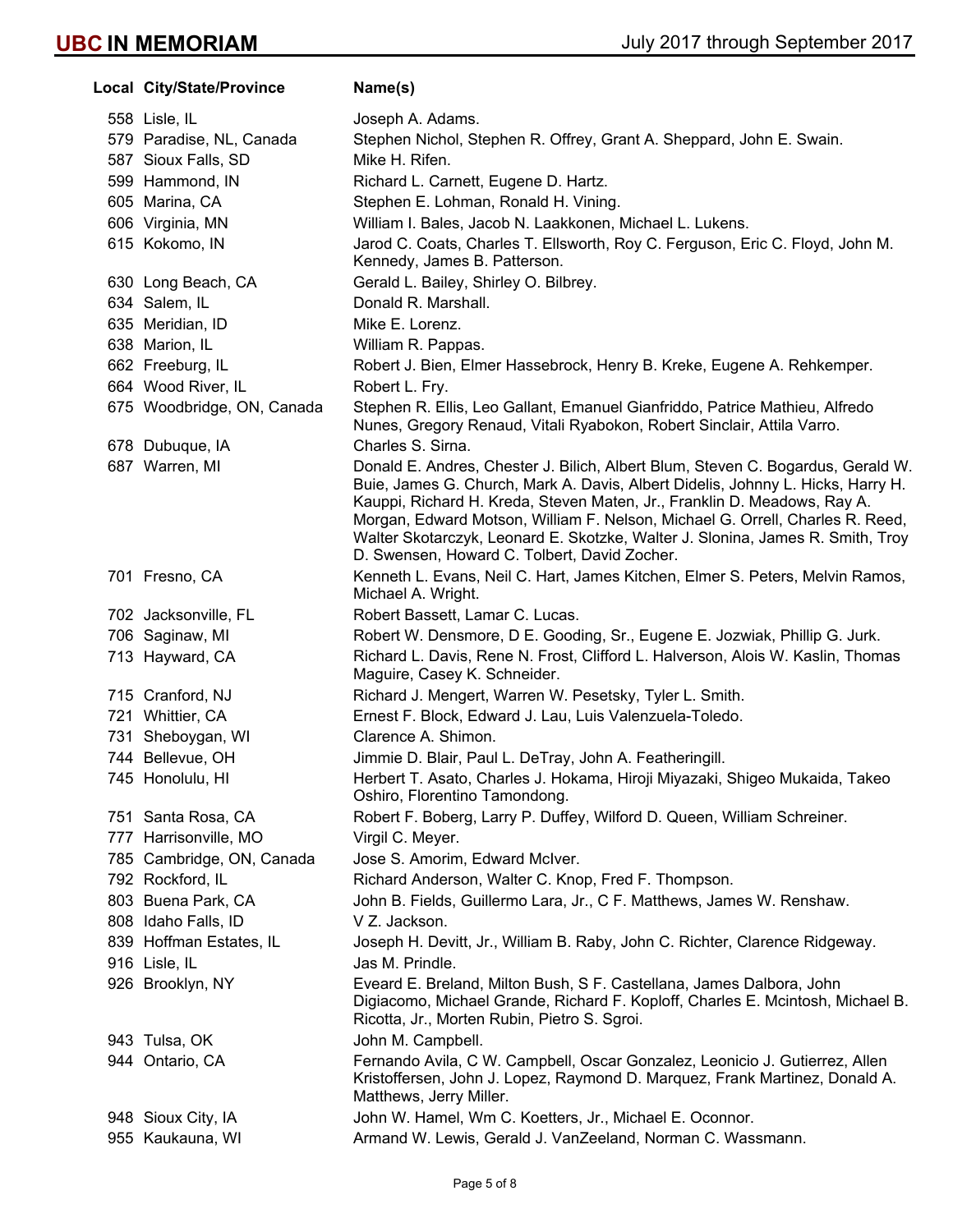| Local City/State/Province           | Name(s)                                                                                                                                                                                                                                                                |
|-------------------------------------|------------------------------------------------------------------------------------------------------------------------------------------------------------------------------------------------------------------------------------------------------------------------|
| 971 Reno, NV                        | Ramiro Mendoza, Richard F. Silva.                                                                                                                                                                                                                                      |
| 978 Springfield, MO                 | Norman F. Maples.                                                                                                                                                                                                                                                      |
| 1000 Tampa, FL                      | Ronald E. Grantham, Edward C. Mannschreck.                                                                                                                                                                                                                             |
| 1004 Lansing, MI                    | Danny R. Burleson, Jimmy D. Dunham, Jr., Rex H. Harrington, Jr., James A.<br>Mosher, Jason Walker.                                                                                                                                                                     |
| 1007 St. Catharines, ON, Canada     | Robert Morris.                                                                                                                                                                                                                                                         |
| 1008 Bowling Green, MO              | Norman R. Baalman.                                                                                                                                                                                                                                                     |
| 1016 Muncie, IN                     | McKinley L. Bullard.                                                                                                                                                                                                                                                   |
| 1017 Portland, OR                   | Bruce C. Farster, John J. Morris.                                                                                                                                                                                                                                      |
| 1027 Lisle, IL                      | Johann Mayer, Frank Waltenspiel.                                                                                                                                                                                                                                       |
| 1045 Warren, MI                     | John Barduca, Darryl K. Cadwell, Allen J. Wawrykowicz.                                                                                                                                                                                                                 |
| 1056 Kaukauna, WI                   | Dominic N. Dambruch, Robert T. Hladovcak.                                                                                                                                                                                                                              |
| 1074 Eau Claire, WI                 | Donald M. Brill.                                                                                                                                                                                                                                                       |
| 1076 Greenwood, IN                  | Shanda W. Blair, Tyrone F. Browning, James B. Chadwick, James L. Gallagher,<br>Edmond M. Hageniers, Paul J. Hoffman, Richard H. Holt, Everett L. Knox, Leo L.<br>Muncy, David A. Nierengarten, Kim D. Rowe, Elwin Schroerlucke, Wm F.<br>Swearingen, Jimmy L. Taulbee. |
| 1090 Akron, OH                      | Charles K. Baker, Daniel J. Baldrey, Richard L. Crew, William W. Davis, Robert<br>F. Gee, Paul Hammond, Leroy M. Hayman, John F. Hueve, Raymond Langdon,<br>Raymond L. Lorton, Manuel Pena, Edward D. Prodan, P E. Richardson, James<br>D. Wilson.                     |
| 1098 Baton Rouge, LA                | M C. Clements, Jr., Freeman L. Flowers, Leonard D. Milton, Jr., Hubert Ricard,<br>Sr.                                                                                                                                                                                  |
| 1102 Warren, MI                     | Dennis A. Dilts, Allen Gale, Logan R. Herring, Michael H. Herron, Wesley<br>McConney, Charles O. Prittie.                                                                                                                                                              |
| 1121 Framingham, MA                 | Vincent S. Brown, Joseph H. Giglio, Bernard A. Wood.                                                                                                                                                                                                                   |
| 1146 Green Bay, WI                  | Ronald G. Frease, Jerry P. Murphy, Todd C. Thompson.                                                                                                                                                                                                                   |
| 1151 Thunder Bay, ON, Canada        | Marko Kokeza.                                                                                                                                                                                                                                                          |
| 1155 Columbus, IN                   | Roy McGaha, Thomas W. Sullivan.                                                                                                                                                                                                                                        |
| 1163 Syracuse, NY                   | Eugene R. Goodman, Joseph N. Peluso, Jr., Philip A. Povero.                                                                                                                                                                                                            |
| 1178 Stellarton, NS, Canada         | Lawrence D. MacNeil.                                                                                                                                                                                                                                                   |
| 1185 Lisle, IL                      | Richard J. Jaeger.                                                                                                                                                                                                                                                     |
| 1192 Birmingham, AL                 | Steven D. Baggett, Marlon R. Sapp.                                                                                                                                                                                                                                     |
| 1234 Warren, MI                     | Wayne L. Askins, David M. Caurdy, Daryl Ward.                                                                                                                                                                                                                          |
| 1243 Fairbanks, AK                  | Wayne L. Kivi, Rick A. Queen.                                                                                                                                                                                                                                          |
| 1244 Windsor, ON, Canada            | David Y. Bradford.                                                                                                                                                                                                                                                     |
| 1256 Sarnia, ON, Canada             | Leonard Paquette.                                                                                                                                                                                                                                                      |
| 1260 Iowa City, IA                  | Anthony E. Hird.                                                                                                                                                                                                                                                       |
| 1263 Kennesaw, GA                   | William S. Kowicz.                                                                                                                                                                                                                                                     |
| 1281 Anchorage, AK                  | Caleb G. Bennett, Charlene S. Harris, William F. Lajoie, Edgar H. Preiss.                                                                                                                                                                                              |
| 1302 Groton, CT                     | Herbert A. Matteson, Jr.                                                                                                                                                                                                                                               |
| 1307 Lisle, IL                      | James L. Walker.                                                                                                                                                                                                                                                       |
| 1310 St Louis, MO                   | Presley R. Henderson, Thomas E. Ryan, Bryan D. Yochum.                                                                                                                                                                                                                 |
| 1325 Edmonton, AB, Canada           | Denis Jean, Helmut Krause, Christopher J. McLeod, Daniel R. Miller, Gary W.<br>Mrazek, Sr.                                                                                                                                                                             |
| 1338 Lower Sackville, NS,<br>Canada | Clinton C. Young.                                                                                                                                                                                                                                                      |
| 1382 Rochester, MN                  | Norman F. Hoover, Richard J. Losinski.                                                                                                                                                                                                                                 |
| 1405 Cole Harbour, NS, Canada       | Theodore R. Boutlier, Camille Jeddry, Lloyd L. Langille, Elmore L. Mosher, Allen<br>J. Rogers.                                                                                                                                                                         |
| 1425 Sudbury, ON, Canada            | Michael Stewart.                                                                                                                                                                                                                                                       |
| 1445 Topeka, KS                     | Bruce D. Hildebrandt.                                                                                                                                                                                                                                                  |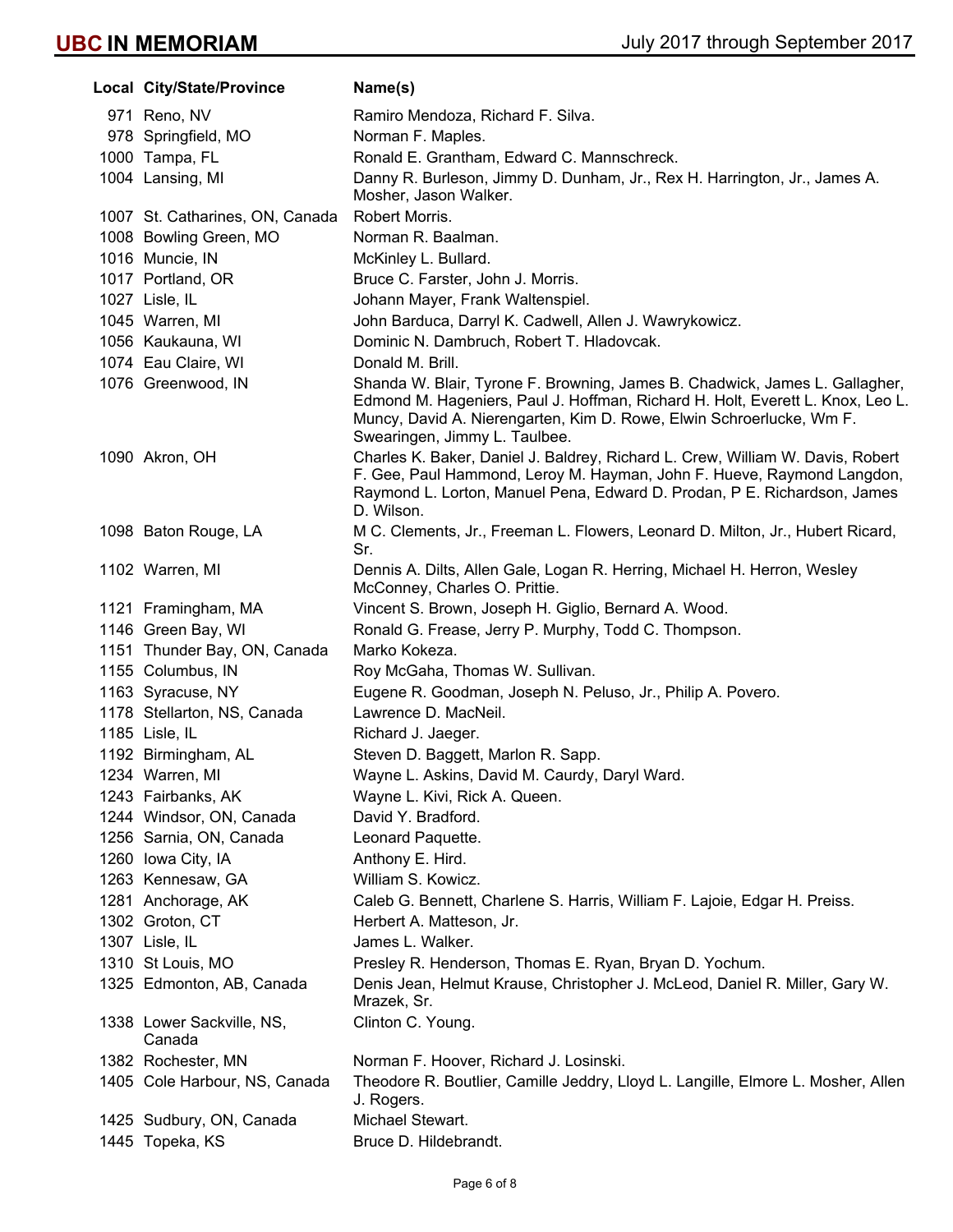**Local City/State/Province Name(s)** 1460 Edmonton, AB, Canada Sonny Bogosoff, James C. Doyle. 1506 Los Angeles, CA Louie F. Cervantes, Frank E. Clarke, William Kimberling, Adan Mancilla. 1510 Escanaba, MI James F. Ferris, Thomas P. Fontana, James R. Kangas, John W. Lapine, David O. Pries, Michael J. Soper. 1529 Kansas City, MO James M. Bain, David L. Krokstrom, Daniel E. Miller. 1539 Des Plaines, IL George Butler, Herbert B. Lortz, Louis Pinto. 1554 Nashville, TN Lisa M. Ackerman, Edward C. Geren. 1556 New York, NY **Anthony C. Deleo.** 1588 Sydney, NS, Canada Eli J. Chiasson, Charles D. Fraser, Melvin Hatcher. 1592 Sarnia, ON, Canada Roy O. Burch. 1596 St Louis, MO Joshua Neuman, Emanuele S. Passanisi, Matthias A. Pingel. 1598 Victoria, BC, Canada Robert Oakman. 1599 Redding, CA Sam Gaines, Halland L. Hopkins, Jack Hopper, Edw H. Miller, Richard E. Watson. 1607 Whittier, CA Dodd A. Chambers, John W. Doolittle, Bruce A. Jackson, Billy W. Melton, Norman C. Richardson, Jack Varchminn. 1669 Thunder Bay, ON, Canada Sven E. Green, Walter Sohlman, Wesley R. Wickman, Richard A. Yurchuk. 1693 Lisle, IL John C. Jensen. 1770 Cape Girardeau, MO Jeff T. Shoffner. 1780 Las Vegas, NV Herbert J. Fassler. 1820 Winter Garden, FL Steven Colquhoun. 1836 Russellville, AR Burl J. Duvall. 1839 Pacific, MO Jeffery L. Bliss, Richard M. Dickinson. 1846 Metairie, LA Vernon J. Laborde, Donald H. Salley, Andrew E. Stokes. 1865 St. Paul, MN Leon O. Heaston. 1889 Lisle, IL **Ronald O. Jung, Michael L. Santolin.** 1905 Orlando, FL Edward Banas, Carson Bartlett, Raymond J. Bilski, Walter L. Perryman, Charles B. Teague. 1907 Delta, BC, Canada Joseph Derek. 1912 Phoenix, AZ Fernando R. Duran, Jr., Melvin A. Hackler, John R. Hampton. 1946 London, ON, Canada Frans Nummela, Jarmo Vilhunen. 1977 Las Vegas, NV Vernon M. Bynon, Gerald J. Jennings, Alvaro Segovia. 1985 Saskatoon, SK, Canada Gerry J. Cluney, J Deydey. 2010 Calgary, AB, Canada Marius I. Craciunescu. 2087 Lisle, IL **Melvin R. Larson, Peter A. Roszko.** 2103 Calgary, AB, Canada Jacques Prevost. 2133 Laconia, IN Bernard A. West. 2158 Bettendorf, IA Phillip T. Deweerdt. 2182 Anjou, QC, Canada Jean Claude Beaucage, Carmel Blais, Jules Chapdelaine, Jean L. Chicoine, Andre Plante, Joseph Rivard. 2214 Festus, MO Larry W. Huffman, Alvin G. Marschel. 2222 Goderich, ON, Canada James E. Brown, George W. Gray, Harold J. Leibold. 2232 Pasadena, TX Nathan R. Brown, Osrel L. Davis, Bobby D. Monroe, James D. Upton, Jr. 2236 Oakland, CA Philip A. Belich, Luigi Conti, Manuel A. Freitas, Damarceno E. Leal, Anthony J. Marino, Manuel N. Saroff, H R. Woodhead, Jr. 2262 Hanwell, NB, Canada Elmer J. Blakney, Andrew J. Lord. 2283 Pewaukee, WI Fred F. Schoenherr. 2287 New York, NY Peter Camiolo, Lawrence Leonardi, Elpidio Quiroz. 2298 Rolla, MO Paul W. Miles, Jerry L. Steen. 2309 Toronto, ON, Canada Renato Gossler, John Hawthorn, Henry F. O'Brien. 2337 Pewaukee, WI Norbert Guerra.